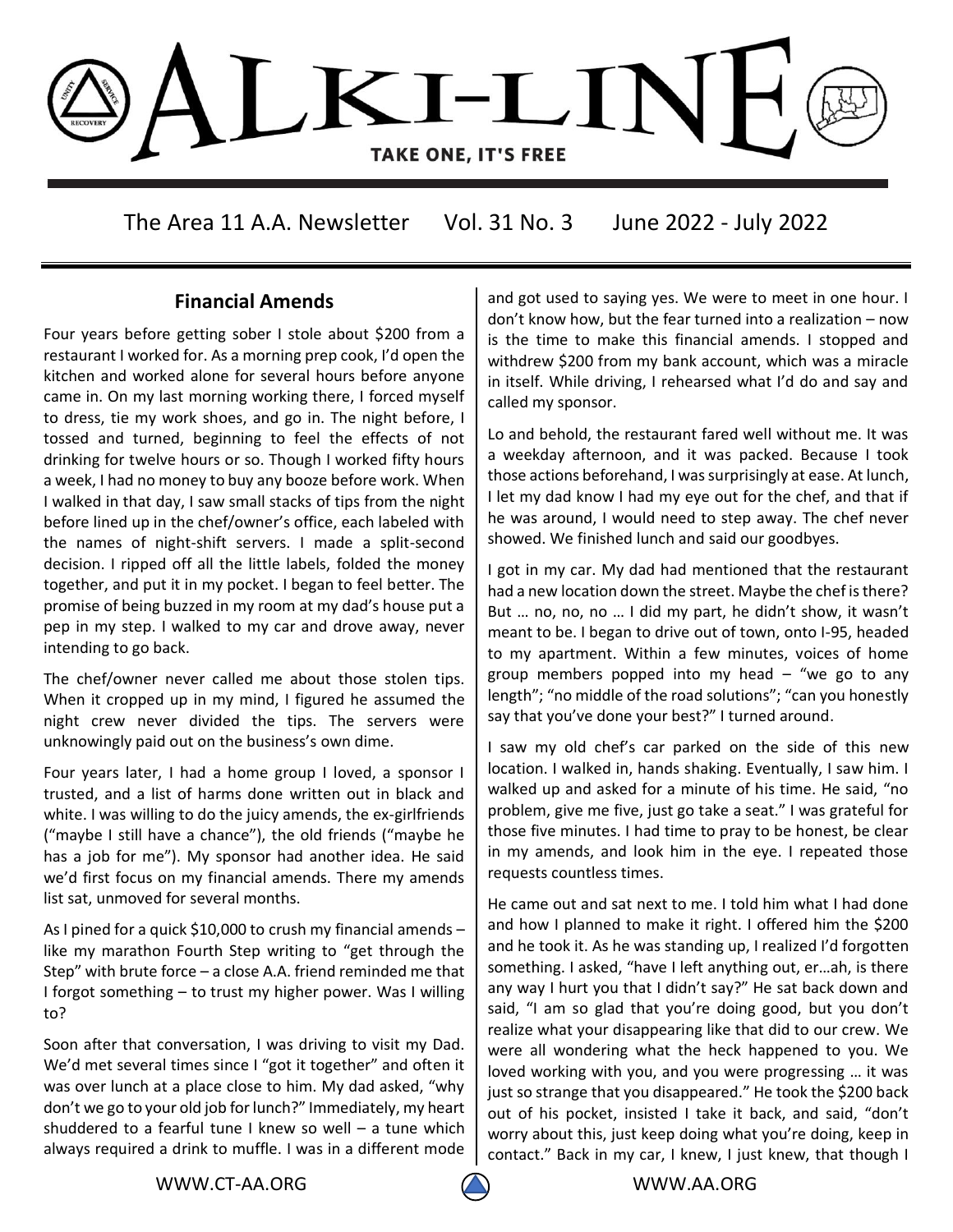walked in there alone, I could not have done that alone. I felt the nearness of that mighty power and drove home in awe.

Three years after making amends, my brother and I planned a large surprise 70th birthday party for my dad at that same restaurant. It had become his favorite place over the years. If I'd let that fear of facing my past harms dictate my actions, would I even be there celebrating with my family? Would I have ever become a part of the world again?

– *Jordan L.*



# **AAGV – Podcasts**

Click to experience! [Grapevine Podcast | AA Grapevine](https://www.aagrapevine.org/podcast?utm_source=NL&utm_medium=eblast&utm_campaign=GV_Podcast)

# **Subscriptions and Literature**

Visit [AA Grapevine Store • Magazines, Books & More](https://store.aagrapevine.org/).

# **Carry the Message Project**

Want to help another alcoholic? Grapevine and La Viña are Great Twelfth Step Tools!

Give a gift subscription to an alcoholic who needs it. Great for: Sponsees \* Newcomers \* Prisons \* Detoxes \* Doctor's Offices \* Group Celebrations \* District and Area Events \* Giveaways.

Go to <https://www.aagrapevine.org/carry-the-message> to get started. Carry the Message, it's easy!

## **Humor from the AA Grapevine**

*Early Bird Prayer* (*Take Me to Your Sponsor, pg. 108*)

Dear Higher Power, so far today I've done all right. I haven't gossiped, lost my temper, been greedy, grumpy, nasty, selfish or overindulgent. I'm very thankful for the kind of day you have given me. But in a few minutes, Higher Power, I'm going to get out of bed, and from then on I'm going to need a lot more help! Amen.

*Reprinted with permission of AA Grapevine, Inc.*

# **Bacchus my Friend?**

Bacchus was the Roman god o[f agriculture,](https://simple.wikipedia.org/wiki/Agriculture) [wine,](https://simple.wikipedia.org/wiki/Wine) and fertility and is equivalent to the Greek god [Dionysus.](https://simple.wikipedia.org/wiki/Dionysus) Mythology has it that Jupiter (Zeus: Greek equivalent) was married to Juno but had an affair with Semele, a human, which resulted in the illegitimate conception of Bacchus. (Well I guess alcohol was off to a good start). It is said that Bacchus wandered the earth, sharing his knowledge with the masses and traveled the world teaching others how to grow the necessary components and turn them into wine. He did this until he took his place at Olympus.

Well so much for the history lesson. One of my favorite places to drink was in bed. When I passed out I would be someplace comfortable. I remember this one time when I held aloft my bottle of one hundred proof Yukon Jack whiskey and pronounced it "my best friend". I look back now and the scene frightens me. Had I sunk so low in my estimation that a bottle of booze was my best friend? Yup.

"My best friend" was waiting for me the next morning. We would often start the day together. As best friends do, we hung out together during the day. We even drove together. My best friend was not concerned about the scrapes on my car. Somehow that didn't seem to bother him. My buddy Bacchus.

These days my "buddy", my "best friend", is stuck on a shelf in a store that I know only too well. I used to pick him up with such fondness and longing. Years ago we parted, not as friends, but as adversaries. I don't visit him anymore. And frankly, I don't care if he is lonely. He can be "friends" with somebody else. Not with me.

Such strangeness there was in that "friendly" relationship. It seemed so natural to me at the time. Now my sobriety seems natural and I marvel at the supernatural way in which it came about. Yeah sure, I asked for the ability to stop drinking. I am not sure I really wanted to stop. Yet I said the prayers of one lost in the fog of alcohol. The prayers of one lost inside himself. The prayers of one who seeks redemption not knowing what form it might take. AND "God did for me what I could not do for myself". Sobriety!

I now travel this road of sobriety with new friends. They seem like nice people. We seem to have a lot in common. Hmmm, I guess I will hang out with them - One Day at a Time.

–*Al Di.* 

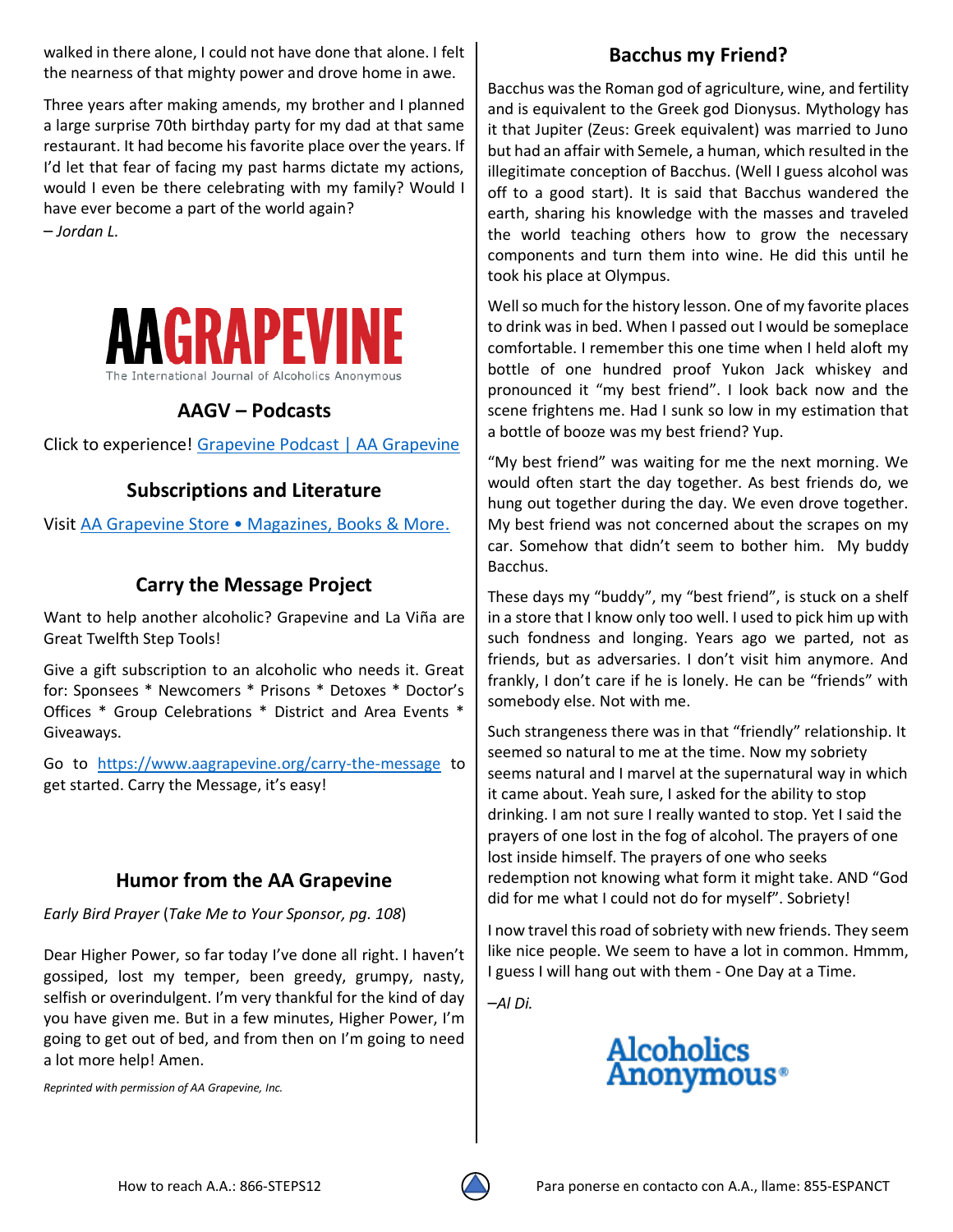## **Spirituality Is My Taproot**

*taproot noun*

> a straight tapering root growing vertically downward and forming the center from which subsidiary rootlets spring.

My first attempt at real recovery began in July of 1995. I was 37 years old, married, and a father of two young children. A five-year slide led me to my bottom. After a family intervention convinced me that I needed help, I went to my first A.A. meeting. I was able to stop drinking entirely by August of that same year. The impact was immediate. I felt a strong sense of hope for my future and new blossoms began to appear! I had finally done it. I had pried the bottle from my lips and finally stopped drinking! A.A. worked! It was then time to become the dad and husband that I knew I was destined to be. After years of underemployment, I finally had a job. While it included two and a half hours of daily commuting, I liked it and it became a career. Life was grand and all went well … for a while.

Life got busy and the kids got older and busier, as kids tend to do. Work, school, sports, and other activities had their mom and me both running. I got laid off. Something had to give. My program of recovery suffered and so did everyone else. Life was hard and no longer grand. Early sobriety's spark of hope was slowly dying. Five years later and very unhappy, I figured a divorce would fix that. Spoiler alert … it didn't.

I married again. It was a new marriage built upon the same foundation that produced the same results. I honestly didn't know what was going on. Why, after not drinking for fourteen years, did I continue to suffer? Finally, the thought occurred to me, that a drink could relieve me of my pain and suffering. So, after fourteen years of abstinence, I took another ride down that slide.

Within two months of that first drink, I was back where I had been previously, drinking alone in my basement. Three months in, Mrs. #2 came home to tell me that she had gone to see a divorce lawyer. Somehow, we were able to hold it together, and after ten months, I made it back to the rooms of A.A. I knew immediately that this time I had to do things differently. So, I jumped in with both feet. Good sponsorship, the Steps, and the Fellowship held me together as I struggled the first couple of years. Meetings and more meetings as I slowly started my life-changing spiritual journey back.

When I was 44 years old, my wife and I purchased a home. Previously, I was never responsible for landscape care, and I found that I wasn't very good at it. Like all aspects of my life, I tend to focus intensely on the job for a while before completely abandoning it altogether. Plants and shrubs would start the spring strong and beautiful, only to suffer and slowly wilt and die for lack of water and nourishment. Without proper care, nothing can excel.

However, I noticed something remarkable. With renewed care, plants that seemed "dead" could be brought back to life, sometimes looking more beautiful than ever! It seems that while the small roots that spread out looking for water and nutrients die easily with a lack of care, but the taproot is much hardier. One day as I cared for these plants, I realized that my recovery was much the same. If I don't feed myself the nourishment that I need to grow, I too will wilt, suffer, and yes, die. But like the plants, once I renew my own selfcare, I too can sprout back to life. *Spirituality Is My Taproot!*

All aspects of my life are fed from rootlets that spring from my *Spiritual Taproot*: my relationships, my physical and mental health, and most importantly, my recovery. What happened in the years following my introduction to A.A. was that I neglected to nourish and grow my spirituality and after a decade of ignoring it, my rootlets had withered and died. Today, I surround myself with a posse of high-quality sobriety, sponsor other men, attend A.A. meetings regularly, participate in Joe & Charlie study groups and do service work. I have handled the Zoom portion of my Monday Night Big Book Meeting for two years now. I pray and read spiritual books each morning to start my day. Today and each day, I tend to my *Spiritual Taproot* and my life is beautiful.

*- Steve C.*

### **Area 11 Event Committees**

The Area 11 Event Committees meet monthly to plan our annual events. The committees can benefit from your participation and service. The [Area 11 Service Calendar](https://ct-aa.org/area-11-service-calendar/) provides meeting details, as well as information about other service committees, district, and area meetings.

> **Area 11 Convention** Meets  $3^{rd}$  Sunday 12:00 pm – 2:00 pm (virtually)

> > **Rompiendo Fronteras** Meets 3rd Wednesday 6:00 pm

**CSCYPAA** Meets  $4<sup>th</sup>$  Sunday 12:00 pm  $-$  2:00 pm

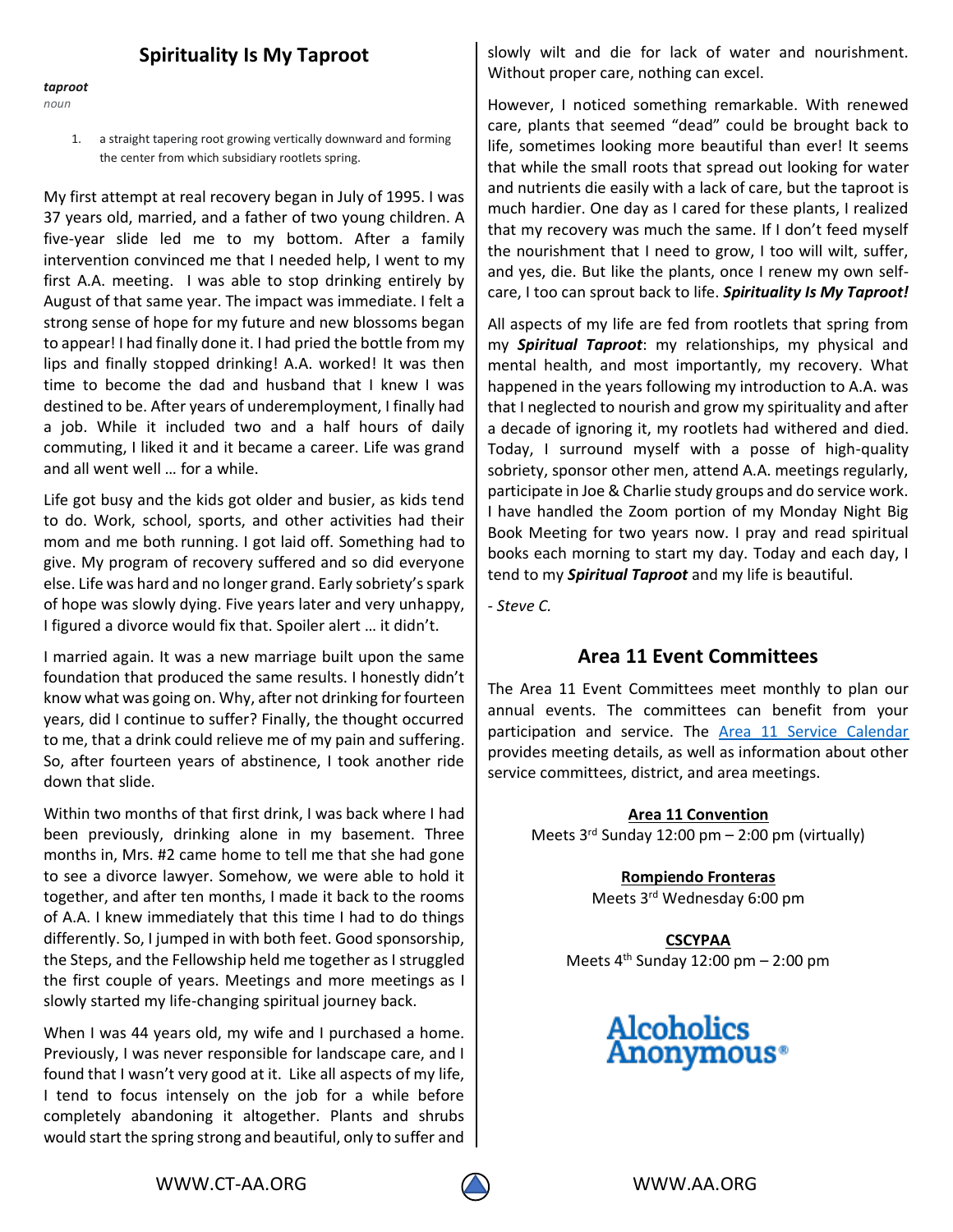## **News and Notes**

#### **Revised Safety in A.A. Serivce Pieces**

Safety is an important issue within A.A. – one that all groups and members can address to develop workable solutions to help keep our meetings safe based on the fundamental principles of the Fellowship.

Revised service materials regarding safety in A.A. was released in April, can be found on [www.aa.org.](http://www.aa.org/) Click on the links below for direct access:

- [SMF-209 Safety and A.A.: Our Common Welfare](https://www.aa.org/sites/default/files/literature/smf-209_en_0422_0.pdf)
- Safety and A.A. Flyer
- **[Safety Cards for A.A. Groups](https://www.aa.org/sites/default/files/literature/f-211_en_0422.pdf)**

These pieces are also available in Spanish.

#### **Delegate's Reports**

Monthly Delegate's Reports are available on [www.ct-aa.org](http://www.ct-aa.org/) in English and Spanish. [Click here for quick access.](https://ct-aa.org/delegates-report/)

#### **The A.A. Service Manual**

Check out the revised and reformatted A.A. Service Manual, as approved by the 71st General Service Conference! You can view it at no cost [here.](https://urldefense.com/v3/__https:/aa.org/assets/en_US/en_bm-31.pdf__;!!KCs9X-8!JVll3wwPJ--qTWfHZFiPWbyNvgQS1GFf5rUuhYWSSugDaobJwSCP7JOwe3RwCA9lgfTr$)

#### **What's New**

Did you know that [www.aa.org](http://www.aa.org/) has a "What's New" section linked directly off the home page? (Scroll to the bottom of the landing page and click on "What's New")

You can find up to date announcements, activities, and more, along with notices from the past few months. Access info on a F.A.Q. for the 2025 International Convention, Special Forums, Press Releases, Requests to the Fellowship, PSA Announcements, Quarterly Reports, and more!

[Click here and check it out!](https://www.aa.org/news-and-announcements)

### **Call for Stories**

- 5<sup>th</sup> Edition "Big Book" email to **5BBStory@aa.org** by 10/31/22
- 4 th Edition Spanish "Big Book" email to [4LGHistorias@aa.org](mailto:4LGHistorias@aa.org) by 12/15/22
- "A.A. for the Black and African American Alcoholic" pamphlet – emai[l pamphletstories@aa.org](mailto:pamphletstories@aa.org)

For questions on submitting your writing contact your GSR, District Committee Member, or email [alkiline@ct-aa.org](mailto:alkiline@ct-aa.org)

# **A Meditation on Grace**

There came a time when I found myself washing the floor of a chapel on my hands and knees. It was thirteen years ago, although it often feels like it was just yesterday. I had been going through a long period of great darkness. In the desperation of my active alcoholism, I had committed myself to a rehab, where one of my duties was to wash the floor of the small chapel on the premises each morning. Every day for 21 days I would get up early and go to work as if my life depended upon it, because it did.

One particular morning I got up early and went to the chapel as usual. It was late winter in New England: bitter cold, damp, and dark. It was that time of day and year before the light has come. I gathered my bucket and scrub brush, filled the bucket with soap and water, and then went to work on my hands and knees. It was utterly silent in the chapel. The only sound was the scrub brush moving rhythmically back and forth across the floor where I was kneeling. All of a sudden, I heard myself singing—the song came through me as if it were breaking free. I sat back on my heels weeping, tears streaming from my face. Even though I knew I was alone in the chapel, I no longer felt alone — I felt as if I were being held.

I hadn't realized in my darkness that I had lost my voice. By doing the steady work of commitment, I had found the extraordinary in the ordinary. I found my voice in the simple action of washing the chapel floor and my sense of connection to Spirit in my song. By showing up for the daily commitment, I had created a container, and had opened myself up to grace.

Now I get up most mornings and do my spiritual practice, because I know that sobriety and the quality of my life depends upon my commitment to the practice. By doing so, I've found the simple joys in the most ordinary expressions of the day. Spiritual practice — meditation, prayer, service to and for others, and endless other ways of connection gives us the sacred pause, the opportunity to breathe and be, to remember we don't know everything. We are part of something so much bigger, and we can see that life is not a problem to be solved or fixed, but rather, a joy to be lived.

–*Laura Y. (from the Archives, Vol.27 No.6, Dec '18 – Jan '19)*

# **Responsibility Pledge**

*I am responsible. When anyone, anywhere reaches out for help, I want the hand of A.A. always to be there.*

*And for that, I am responsible!*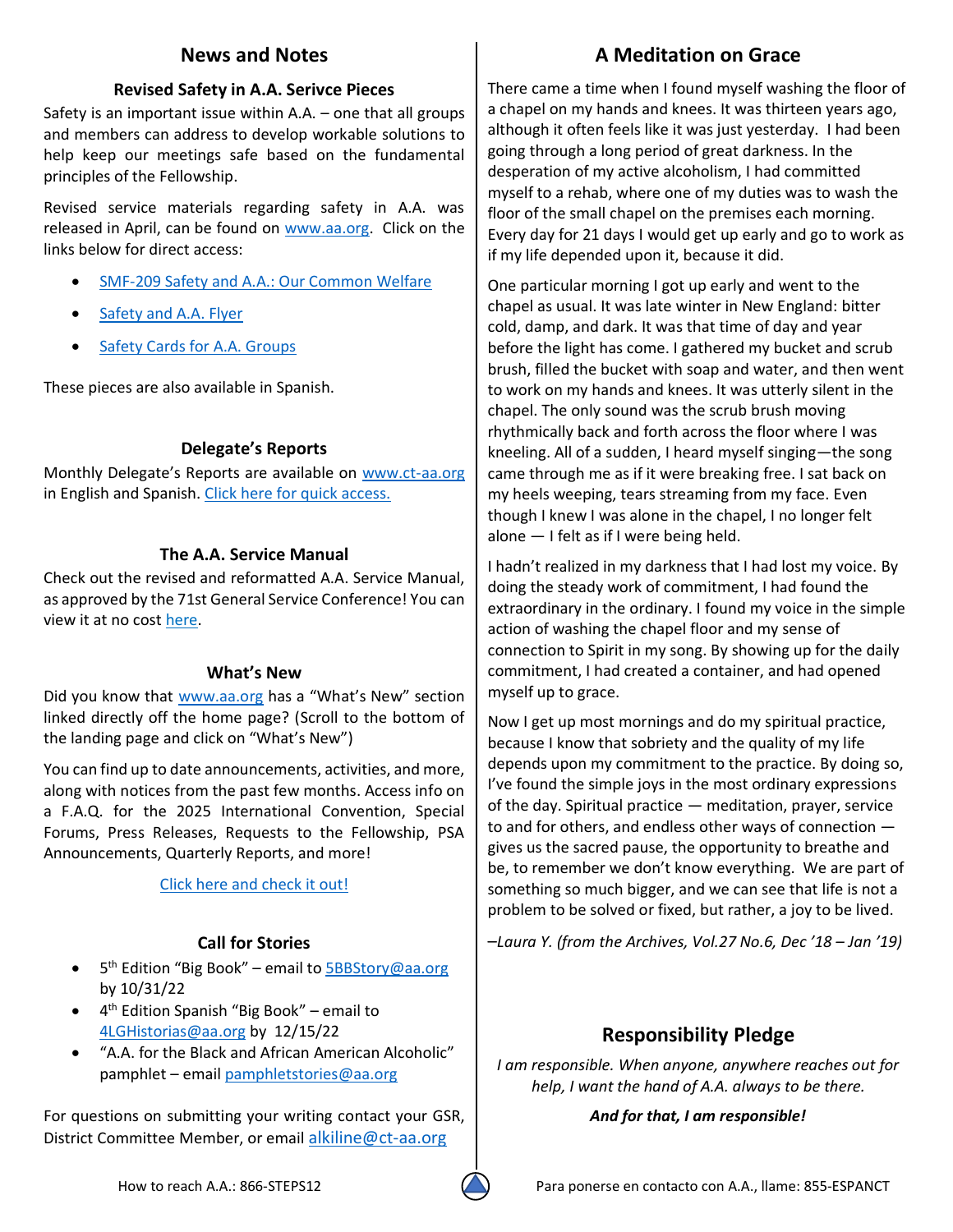## **Area 11 Districts**

# Public Service Announcement

*Would you like to get involved in service at the district level?*

district number, go to the **Area 11 Service**  [Calendar](https://ct-aa.org/area-11-service-calendar/) to find out the district meeting details A District Committee Member (DCM), special committee representative, or your group's General Service Representative (GSR) could provide you with information and guidance. You could also attend a district/GSR meeting. *Don't know when your district meeting is?* Or perhaps you don't even know what district is yours? [The District](https://ct-aa.org/members/#districts) Map will help you determine your district. Once you know your – or ask a GSR.

Area 11 maintains standing service committees whose mission is to serve the A.A. community in Connecticut and carry the message of A.A. to the alcoholic who still suffers. Visit the individual service committee pages below to learn more:

- [Accessibilities](https://ct-aa.org/accessibilities-committee/) Committee
- Alki-Line [Committee](https://ct-aa.org/alki-line/)
- Answering Service [Committee](https://ct-aa.org/answering-service/)
- Archives [Committee](https://ct-aa.org/archives/)
- [Cooperation](https://ct-aa.org/cooperation-with-the-professional-community/) with the Professional [Community](https://ct-aa.org/cooperation-with-the-professional-community/) (CPC) Committee
- [Corrections](https://ct-aa.org/corrections/) Committee
- Grapevine [Committee](https://ct-aa.org/grapevine-committee/)
- Public [Information](https://ct-aa.org/public-information/) (PI) Committee
- Schedules [Committee](https://ct-aa.org/schedules/)
- Treatment Center [Committee](https://ct-aa.org/treatment-center-committee/)
- Website [Committee](https://ct-aa.org/website-committee/)

.



Learn about the Area 11 District[s here.](https://ct-aa.org/members/)

# **Create & Print Meeting Schedules and more on the Area 11 Website**

Our Area 11 Website continues to evolve and be a central source of information and communication. This resource is even more critical during these times of limitations with inperson interaction. Some, but not all, of recent enhancements/additions include:

- **\*\*Create & Print meeting schedules\*\***
- Landing page links to crucial information & events
- Meeting finder tool
- Contact information for the Area 11 Officers
- District maps and information
- From the events calendar, links to events outside of Area 11

#### **Visit [www.ct-aa.org](http://www.ct-aa.org/)**

### **Being Responsible as A.A. Members**

With the increased availability of in-person meetings and while A.A. has no rules, compliance with local/state guidelines and protocols for meeting spaces are essential. Let us remember to honor our Traditions, not taking actions affecting other groups or A.A. as a whole, and not being drawn into public controversy.